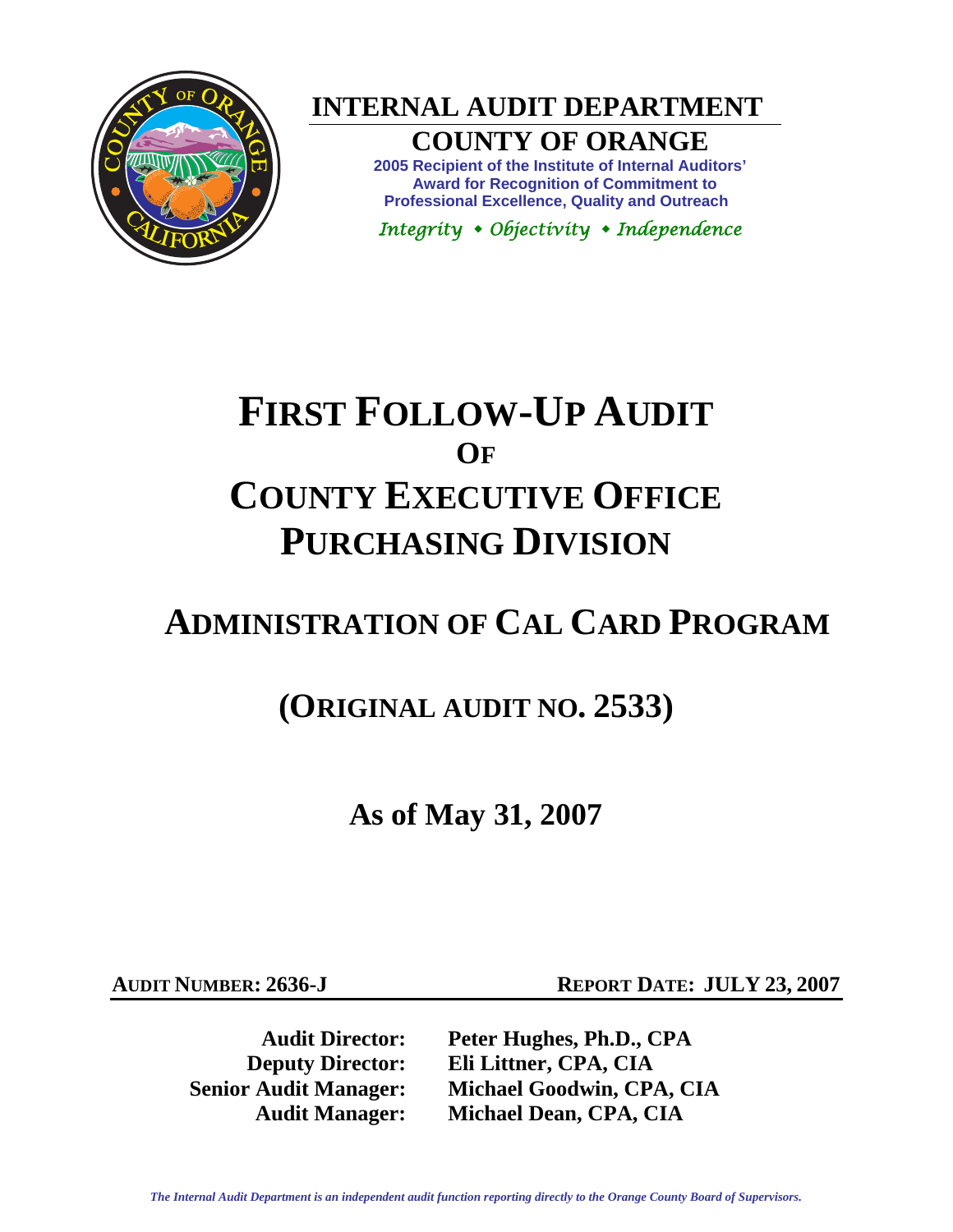## **First Follow-Up Audit of CEO/Purchasing Administration of Cal Card Program**

## **Original Audit No. 2533**

## **As of May 31, 2007**

## **TABLE OF CONTENTS**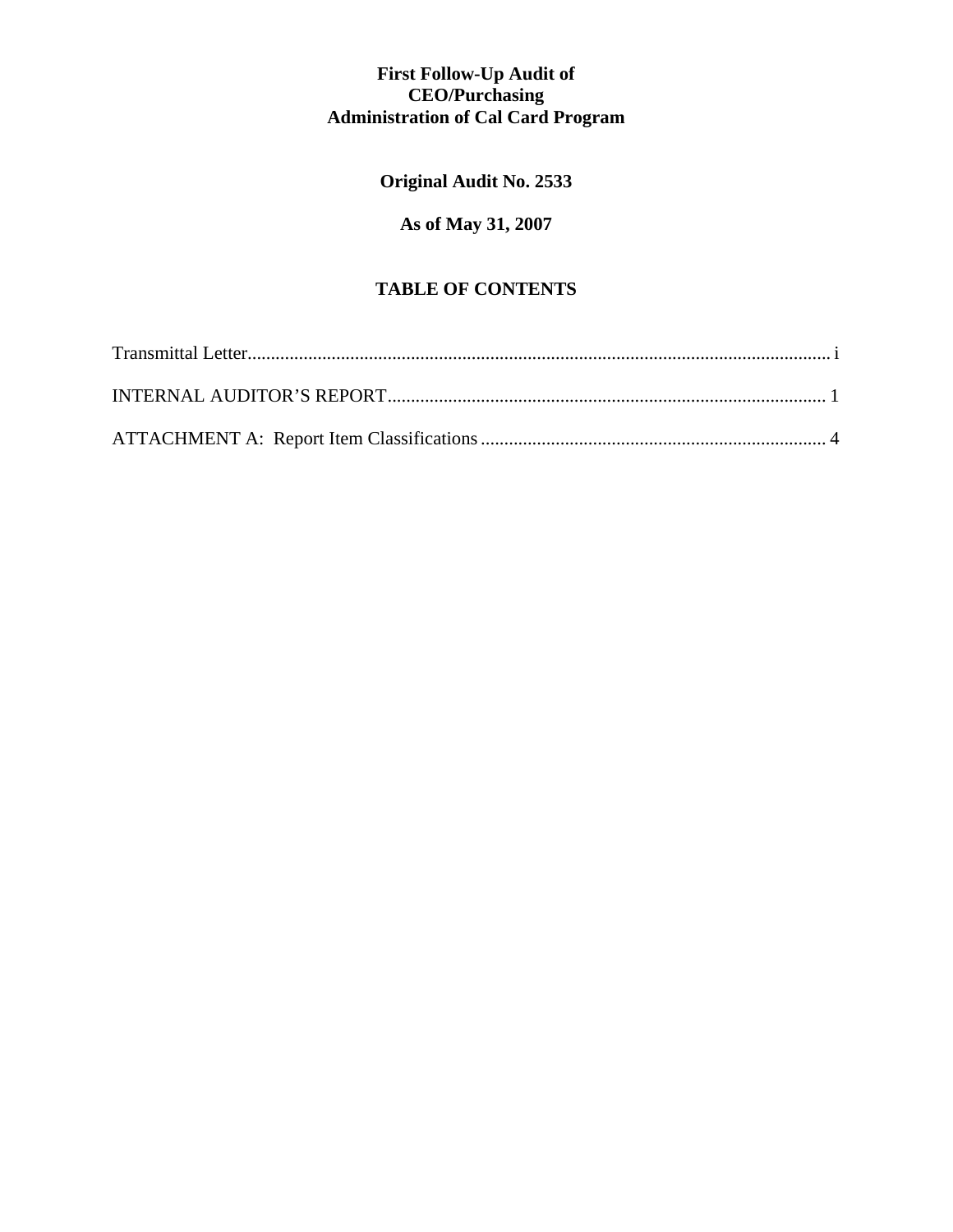*Objectivity Integrity* 



*Providing Facts and Perspectives Countywide* 

#### **OFFICE OF THE DIRECTOR**

#### **DR. PETER HUGHES**

**PH.D., MBA, CPA,**  Certified Compliance & Ethics Professional (CCEP) Certified Information Technology Professional (CITP) Certified Internal Auditor (CIA) Certified Fraud Examiner (CFE)

**E-MAIL: peter.hughes@iad.ocgov.com** 

**ELI LITTNER DEPUTY DIRECTOR** CPA, CIA, CFE, Certified Fraud Specialist (CFS), Certified Information Systems Auditor (CISA)

> **MICHAEL J. GOODWIN SENIOR AUDIT MANAGER** CPA, CIA

**ALAN MARCUM SENIOR AUDIT MANAGER** MBA, CPA, CIA, CFE

**AUTUMN MCKINNEY SENIOR AUDIT MANAGER** CPA, CIA, CISA Certified Government Financial Manager (CGFM)

**HALL OF FINANCE & RECORDS 400 CIVIC CENTER DRIVE WEST BUILDING 12, ROOM 232 SANTA ANA, CA 92701** 

www.ocgov.com/audit

**(714) 834-5475 (714) 834-2880 Fax** 

**OC FRAUD HOTLINE (714) 834-3608** 

## <span id="page-2-0"></span> **COUNTY OF ORANGE BOARD OF SUPERVISORS'**  *Independence INTERNAL AUDIT DEPARTMENT*

#### **Transmittal Letter**

Audit No. 2636-J

July 23, 2007

TO: Thomas G. Mauk County Executive Officer

FROM: Peter Hughes, Ph.D., CPA, Directory Internal Audit Department

te Sfighes

SUBJECT: First Follow-Up Audit of CEO/Purchasing Administration of Cal Card Program, Original Audit No. 2533, Issued November 30, 2006

We have completed a First Follow-Up Audit of internal controls and processes over the County's Cal Card program (also referred to as purchasing cards) as administered by the County Executive Office Purchasing Division (CEO/Purchasing). Our audit was limited to reviewing, as of May 31, 2007, actions taken to implement the nine recommendations in our audit report dated November 30, 2006. The results of our Follow-Up Audit are discussed in the **Internal Auditor's Report** following this transmittal letter.

**Please note**, we have a more structured and rigorous Follow-Up Audit process in response to recommendations and suggestions made by the Audit Oversight Committee (AOC) and the Board of Supervisors (BOS). As a matter of policy, our first Follow-Up Audit will now begin at six months upon the official release of the report. A copy of all our Follow-Up Audit reports is provided to the BOS as well as to all those individuals indicated on our standard routing distribution list.

The AOC and BOS expect that audit recommendations will typically be implemented within six months and often sooner for significant and higher risk issues. Our **second Follow-Up Audit** will now begin at 12 months from the release of the original report, by which time *all* audit recommendations are expected to be addressed and implemented.

At the request of the AOC, we are to bring to their attention any audit recommendations we find still not implemented or mitigated after the second Follow-Up Audit. The AOC requests that such open issues appear on the agenda at their next scheduled meeting for discussion.

Because there are four recommendations pending implementation, we have attached a Second Follow-Up Audit Report Form. CEO/Purchasing management should complete this template as our audit recommendations are implemented. When we perform our Second Follow-Up Audit, we will need to obtain the completed document to facilitate our review.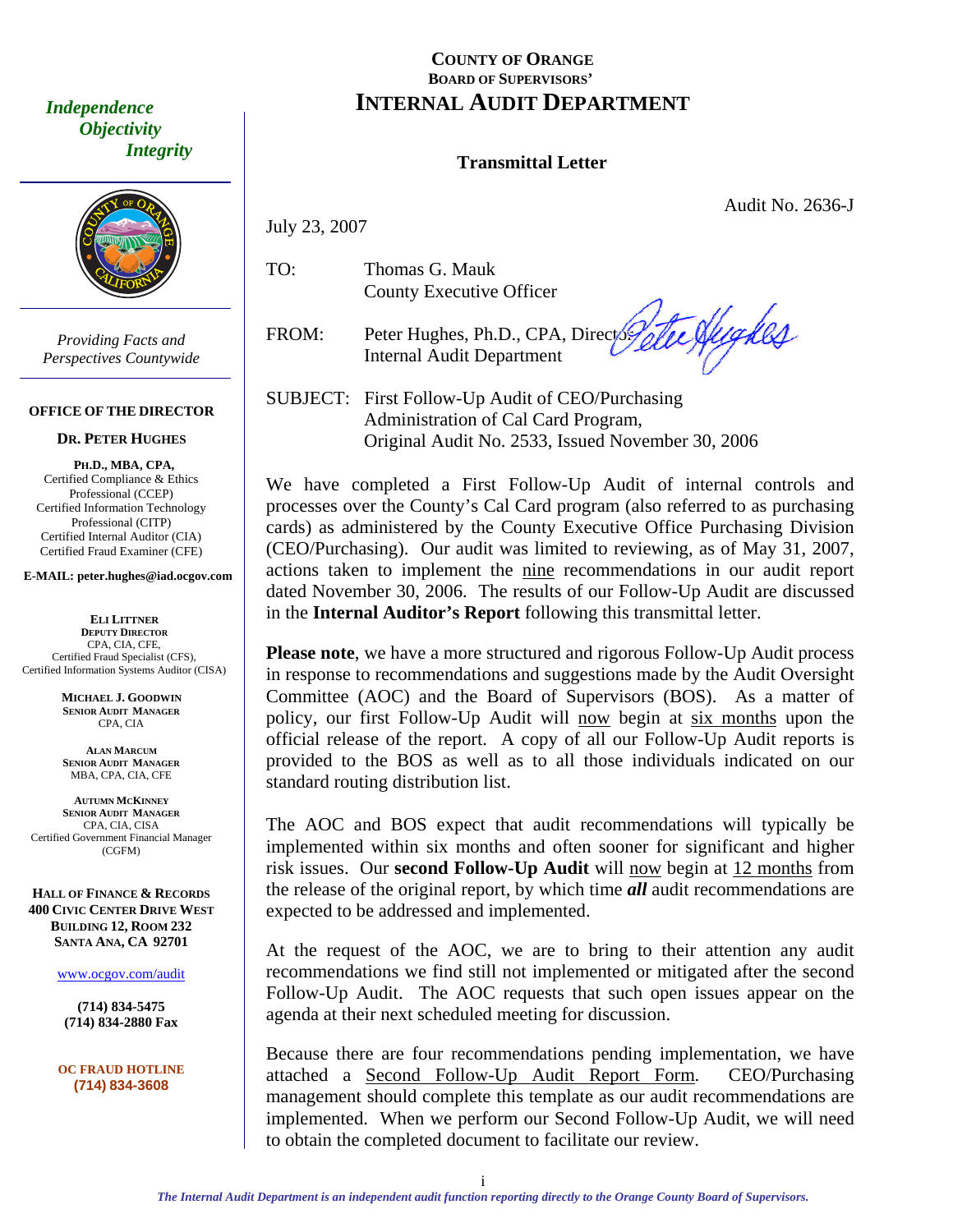*Thomas G. Mauk County Executive Officer July 23, 2007 Page ii* 

Each month I submit an **Audit Status Report** to the BOS where I detail any material and significant audit findings released in reports during the prior month and the implementation status of audit recommendations as disclosed by our Follow-Up Audits. Accordingly, the results of this Follow-Up Audit will be included in a future status report to the BOS.

As always, the Internal Audit Department is available to partner with CEO/Purchasing so they can successfully implement or mitigate difficult audit recommendations. Please feel free to call me should you wish to discuss any aspect of our audit report or recommendations.

#### Attachment

Other recipients of this report:

 Members, Board of Supervisors Members, Audit Oversight Committee Robert J. Franz, Deputy CEO/Chief Financial Officer Ron Vienna, County Purchasing Agent, CEO/Purchasing Jon Humann, eProcurement Business Solutions Manager, CEO/Purchasing Maria Robles, Cal Card Coordinator, CEO/Purchasing Victor Chavez, Professional Education and Training Manager, CEO/Purchasing Foreperson, Grand Jury Darlene J. Bloom, Clerk of the Board of Supervisors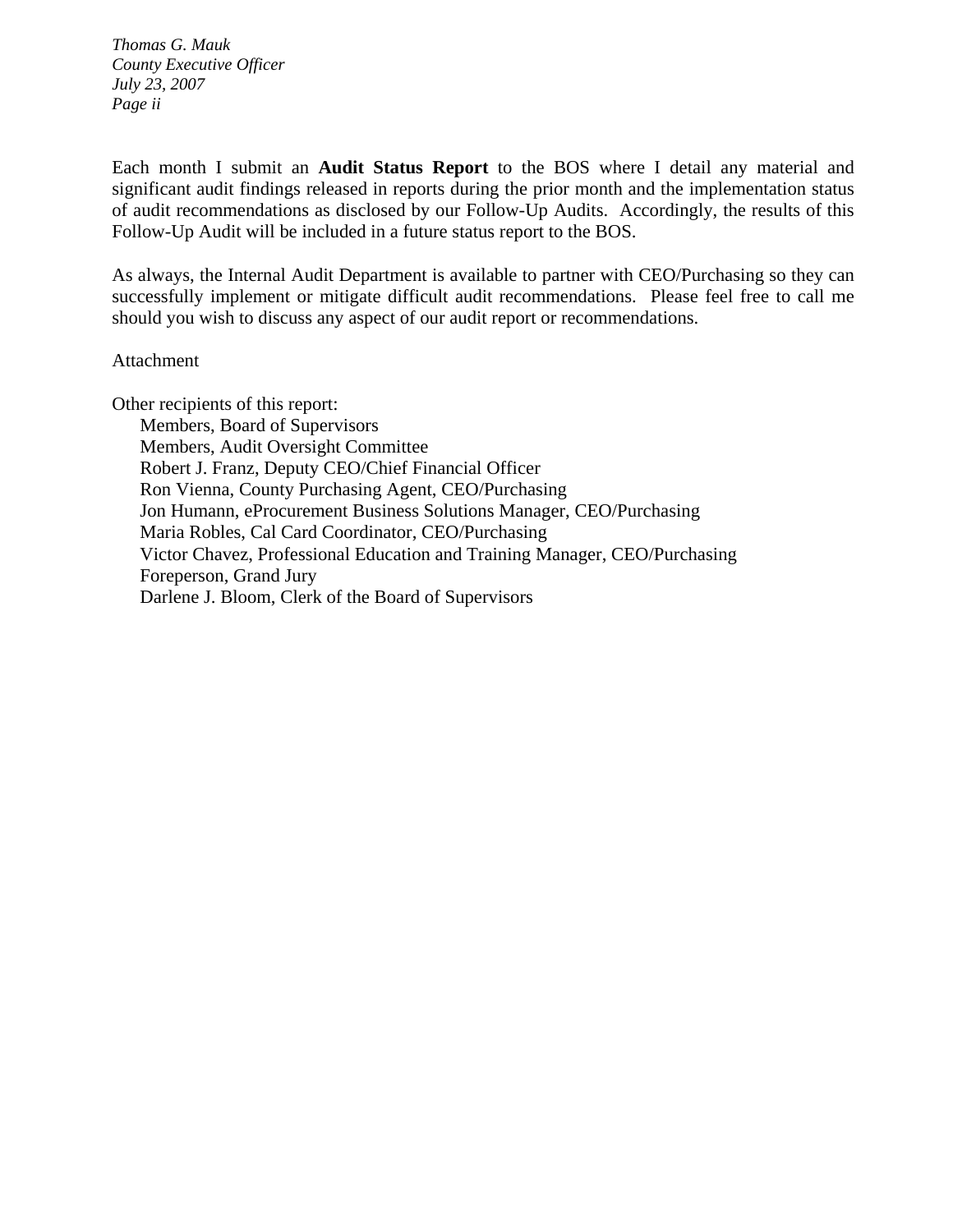*Objectivity Integrity* 



*Providing Facts and Perspectives Countywide* 

#### **OFFICE OF THE DIRECTOR**

**DR. PETER HUGHES**

**PH.D., MBA, CPA,**  Certified Compliance & Ethics Professional (CCEP) Certified Information Technology Professional (CITP) Certified Internal Auditor (CIA) Certified Fraud Examiner (CFE)

#### **E-MAIL: peter.hughes@iad.ocgov.com**

**ELI LITTNER DEPUTY DIRECTOR** CPA, CIA, CFE, Certified Fraud Specialist (CFS), Certified Information Systems Auditor (CISA)

> **MICHAEL J. GOODWIN SENIOR AUDIT MANAGER** CPA, CIA

**ALAN MARCUM SENIOR AUDIT MANAGER** MBA, CPA, CIA, CFE

**AUTUMN MCKINNEY SENIOR AUDIT MANAGER** CPA, CIA, CISA Certified Government Financial Manager (CGFM)

**HALL OF FINANCE & RECORDS 400 CIVIC CENTER DRIVE WEST BUILDING 12, ROOM 232 SANTA ANA, CA 92701** 

www.ocgov.com/audit

**(714) 834-5475 14) 834-2880 Fax (7**

**OC FRAUD HOTLINE (714) 834-3608** 

### <span id="page-4-0"></span>**COUNTY OF ORANGE** *Independence* | **INTERNAL AUDIT DEPARTMENT BOARD OF SUPERVISORS'**

## **INTERNAL AUDITOR'S REPORT**

Audit No. 2636-J

July 23, 2007

TO: Thomas G. Mauk County Executive Officer

SUBJECT: First Follow-Up Audit of CEO/Purchasing Administration of Cal Card Program, Original Audit No. 2533, Issued November 30, 2006

We have completed a First Follow-Up Audit of internal controls and processes over the County's Cal Card program (also referred to as purchasing cards) as administered by the County Executive Office Purchasing Division (CEO/Purchasing). Our audit was limited to reviewing, as of May 31, 2007, actions taken to implement the nine recommendations in our audit report dated November 30, 2006.

The original audit report contained nine (9) recommendations. Our Follow-Up Audit indicated five (5) recommendations have been fully implemented, two (2) recommendations were in process of implementation, and two (2) recommendations have not been implemented

We believe the remaining four (4) recommendations are still appropriate and further efforts should be made to fully implement them. The recommendations that have not been fully implemented are noted below along with a comment on the current status. The item number from the November 30, 2006 report is shown in parentheses after each heading. See *Attachment A* for a description of Report Item Classifications.

#### **Training (Recommendation No. 4)**

Recommendation No. 4: We recommend CEO/Purchasing establish a Cal Card training process for departments/agencies new to the Cal Card Program. (**Control Finding**)

Current Status: **In Process**. CEO/Purchasing had not yet developed a Cal Card Training process due to staffing changes and vacancies. CEO/Purchasing recently hired a "Professional Education and Training Manager" who is in process of developing a Cal Card training module.

CEO/Purchasing Planned Action: Because the County is transitioning to U.S. Bank's Total Systems platform, U.S. Bank will be training CEO/Purchasing in the near future on the Cal-Card program transition. CEO/Purchasing will then subsequently train all department/agency Approving Officials and Billing Officials on program updates and changes.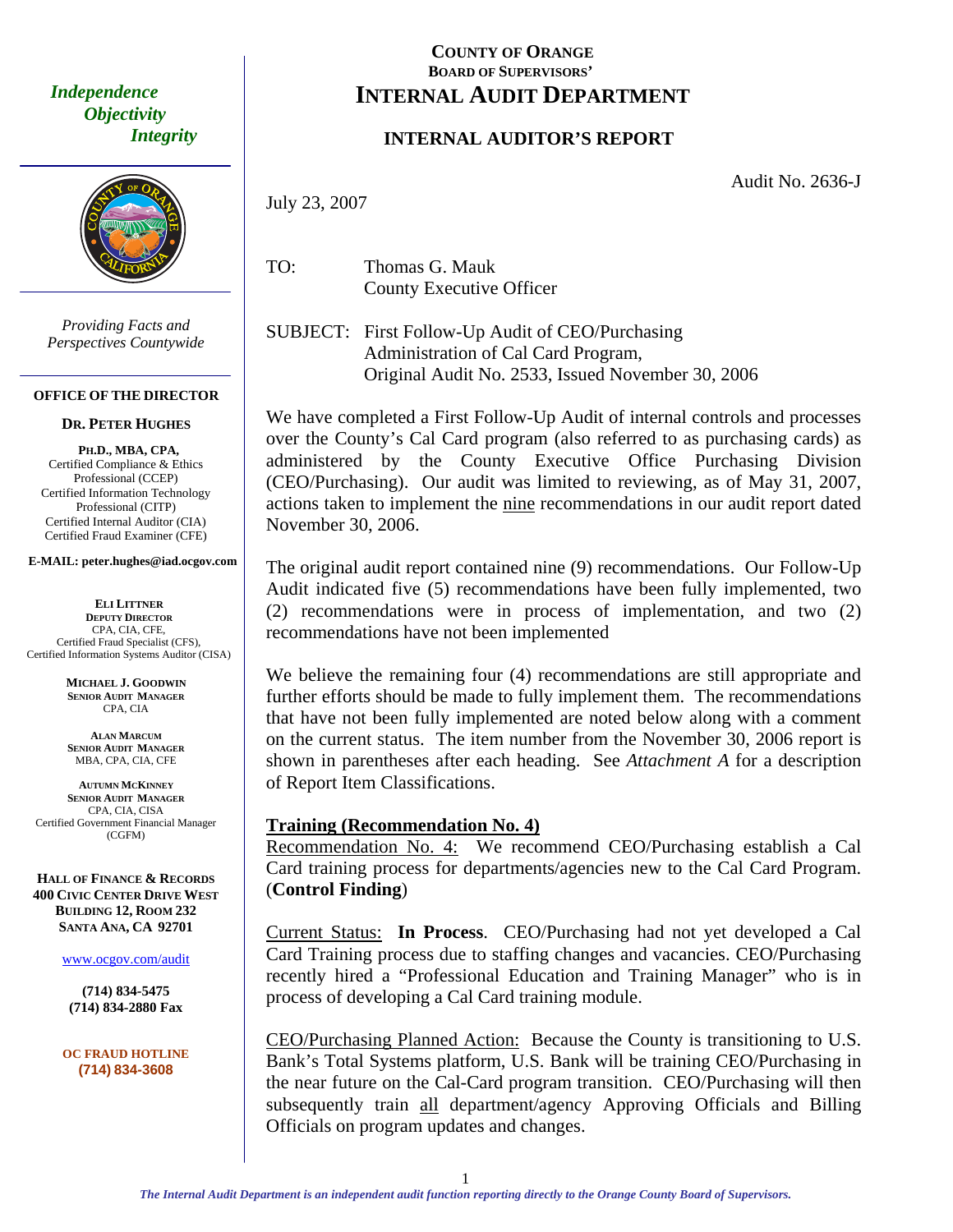Department/Agency Approving Officials will be responsible for training their respective cardholders. This training will also be provided to any departments new to the Cal-Card program.

## **Departmental Compliance Reviews (Recommendation No. 5)**

Recommendation No. 5: We recommend CEO/Purchasing consider performing periodic compliance reviews of departments/agencies participating in the Cal Card program. (**Control Finding**)

Current Status: **In Process**. CEO/Purchasing has determined that they will conduct periodic compliance reviews of Cal-Cards. However, they have not yet performed compliance reviews due to staffing changes and vacancies.

CEO/Purchasing Planned Action: CEO/Purchasing recently hired a "Compliance Manager" to develop a Cal Card compliance monitoring plan. The Compliance Manager will first develop a compliance review plan for purchasing. Upon completion, a compliance review plan specifically designed for the Cal Card program will be developed.

## **Reconciliations – Segregation of Duties (Recommendation No. 6)**

Recommendation No. 6: We recommend CEO/Purchasing assign the duty of researching and resolving items noted for further follow-up on the *New Card Report* and *Cardholder Alter List* reconciliations to someone without other Cal Card duties. (**Control Finding**)

Current Status: **Not Implemented**. The Cal Card Coordinator is still responsible for researching and resolving reconciling items on the *New Card Report* and *Cardholder Alter List* reconciliations. We believe this process would be enhanced by having someone without Cal-Card duties investigate and resolve reconciling items.

CEO/Purchasing Planned Action: CEO/Purchasing has recently hired staff to assist with the reconciliation process. The reconciliation duties will be re-assigned as follows:

- Prepares reconciliations Cal Card Coordinator.
- Researches/resolves reconciling items Staff Specialist (with no other primary Cal Card duties).
- Supervisory review of reconciliations Training and Compliance Manager.

## **Reconciliations – Timely Identification of Reconciling Items (Recommendation No. 8)**

Recommendation No. 8: We recommend CEO/Purchasing ensure items noted for further research on the reconciliations of the *Cardholder Alter List* and *New Card Report* are resolved timely. (**Control Finding**)

Current Status: **Not Implemented**. We reviewed the *Cardholder Alter List* and *New Card Report*  reconciliations for the quarters ended 12/31/06 and 3/31/07, and noted there were several items on the *Cardholder Alter List* reconciliations that still were not resolved as of June 2007.

CEO/Purchasing Planned Action: CEO/Purchasing has recently hired staff to assist with the reconciliation process. The reconciliation duties will be re-assigned as indicated in Recommendation No. 6 above. Reconciling items will be researched and resolved in a timely manner on a quarterly basis.

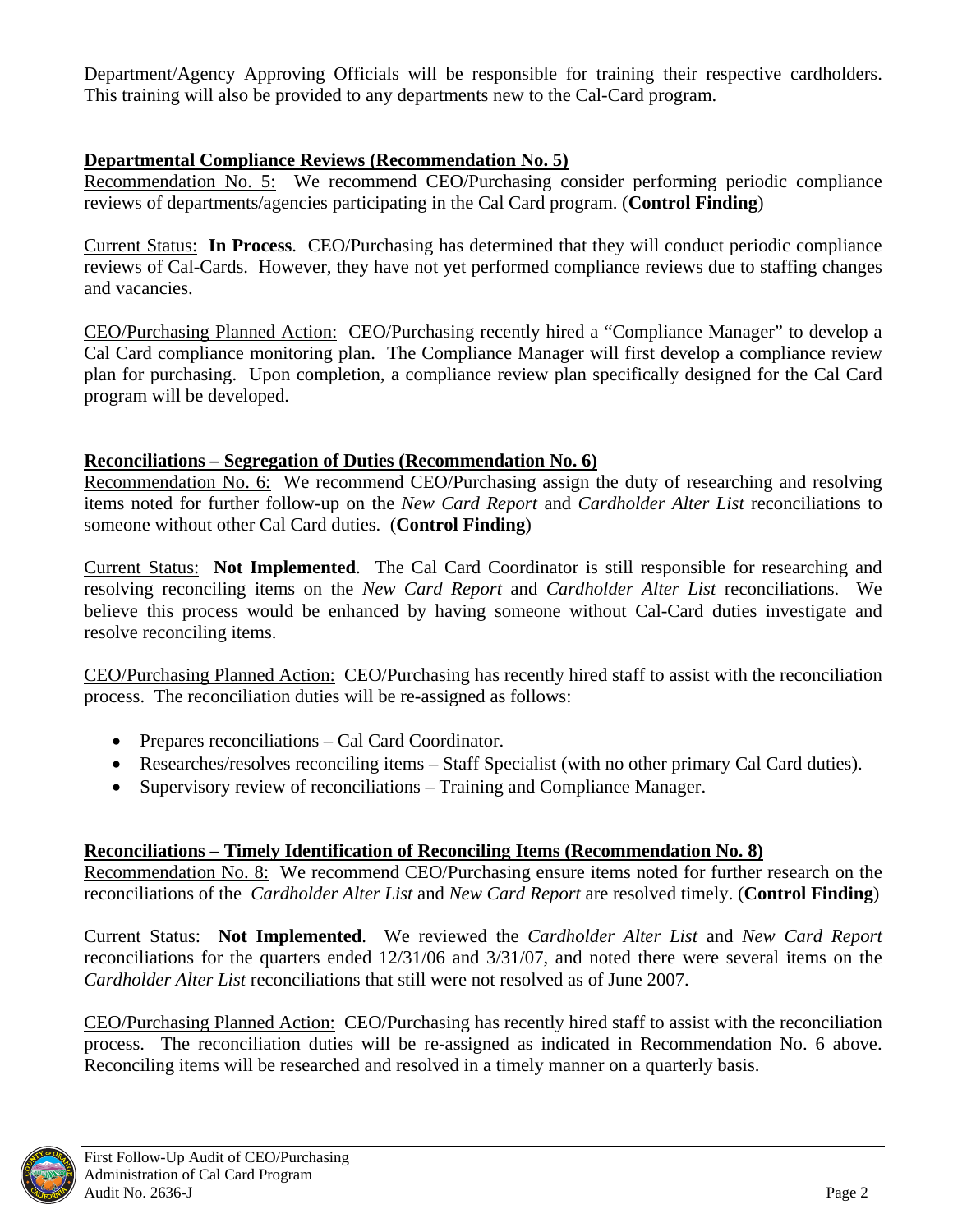We appreciate the courtesy and cooperation extended to us by the personnel of CEO/Purchasing during our Follow-Up Audit. If we can be of further assistance, please contact me or Eli Littner, Deputy Director, at 834-5899, or Michael Goodwin, Senior Audit Manager at 834-6066.

Peter Hughes, Ph.D., CPA

Director, Internal Audit

Attachment A – Report Item Classifications

Distribution Pursuant to Audit Oversight Committee Procedure No. 1: Members, Board of Supervisors Members, Audit Oversight Committee Robert J. Franz, Deputy CEO/Chief Financial Officer Ron Vienna, County Purchasing Agent, CEO/Purchasing Jon Humann, eProcurement Business Solutions Manager, CEO/Purchasing Maria Robles, Cal Card Coordinator, CEO/Purchasing Victor Chavez, Professional Education and Training Manager, CEO/Purchasing Foreperson, Grand Jury Darlene J. Bloom, Clerk of the Board of Supervisors